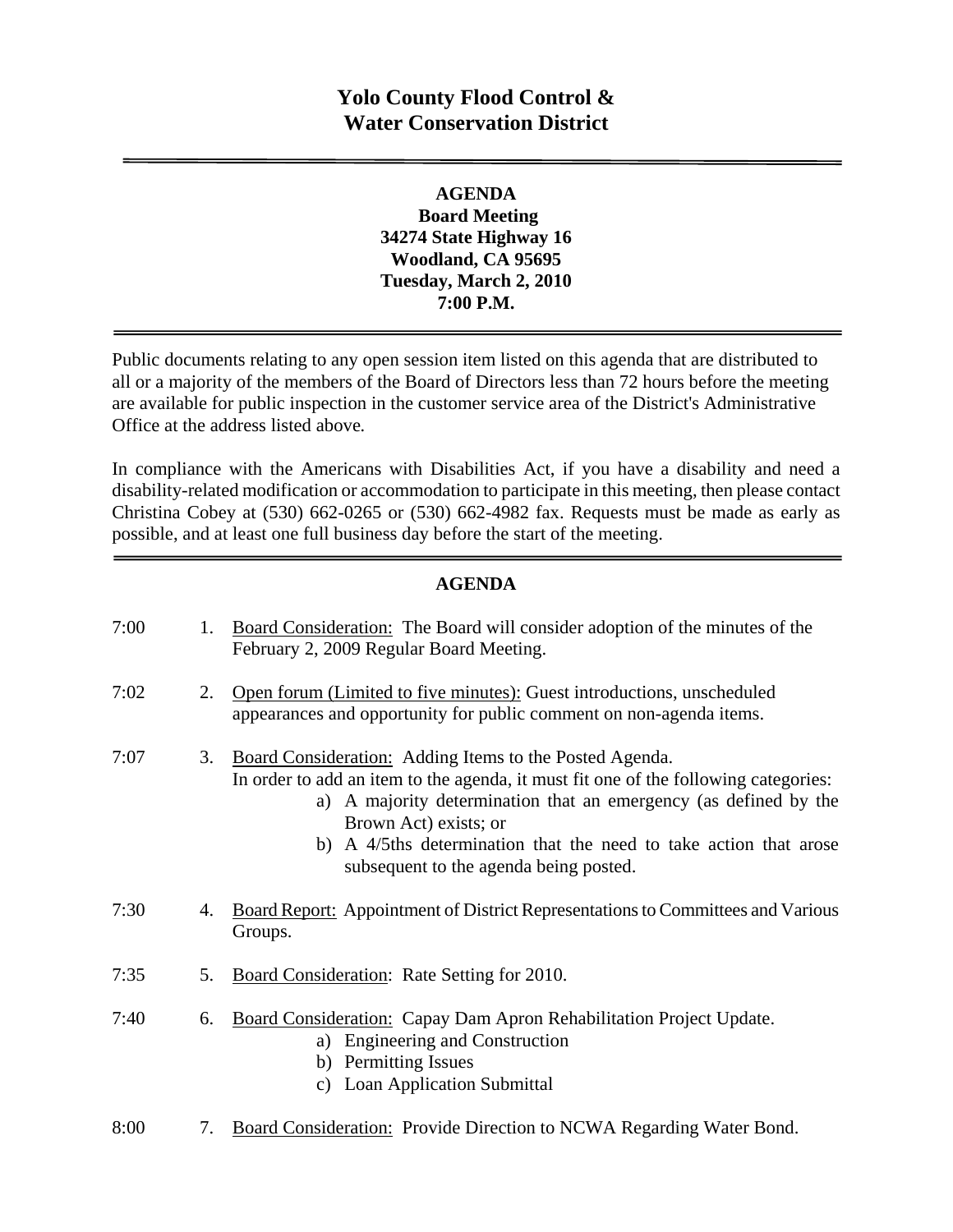| 8:20 | 8. | Directors' Reports: Each member of the Board will have the opportunity to report<br>on meetings and conferences attended during the prior month on behalf of the<br>District.                                          |
|------|----|------------------------------------------------------------------------------------------------------------------------------------------------------------------------------------------------------------------------|
| 8:25 | 9. | Attorney's Report: The District's attorney will report on the following:<br>a) Current legal and legislative activities.                                                                                               |
| 8:35 |    | 10. General Manager's Report: The Board will receive a report from the General<br>Manager or designated representatives regarding current general activities and<br>projects of the District.<br>a) General Activities |

- b) Operations, Maintenance and Water Conditions
- 8:50 11. General Discussion: Opportunity for Board members to ask questions for clarification, provide information to staff, request staff to report back on a matter, or direct staff to place a matter on a subsequent agenda.
- 8:55 12. Board Consideration: The Board will consider the approval and the payments of bills.
- 9:00 13. Adjourn

The public may address the Board concerning an agenda item either before or during the Board's consideration of that agenda item. Public comment on items within the Board's jurisdiction is welcome, subject to reasonable time limits for each speaker. Upon request, agenda items may be moved up to accommodate those in attendance wishing to address that item. Times listed for consideration of agenda items are approximate only. The Board may consider any agenda item at any time during the Board meeting.

I declare that the foregoing agenda was posted at the office of the Yolo County Flood Control and Water Conservation District, 34274 State Highway 16, Woodland, CA on February 26, 2010.

By: \_\_\_\_\_\_\_\_\_\_\_\_\_\_\_\_\_\_\_\_\_\_\_\_\_\_\_\_\_\_\_\_\_\_\_\_\_

Christina Cobey, Administrative Assistant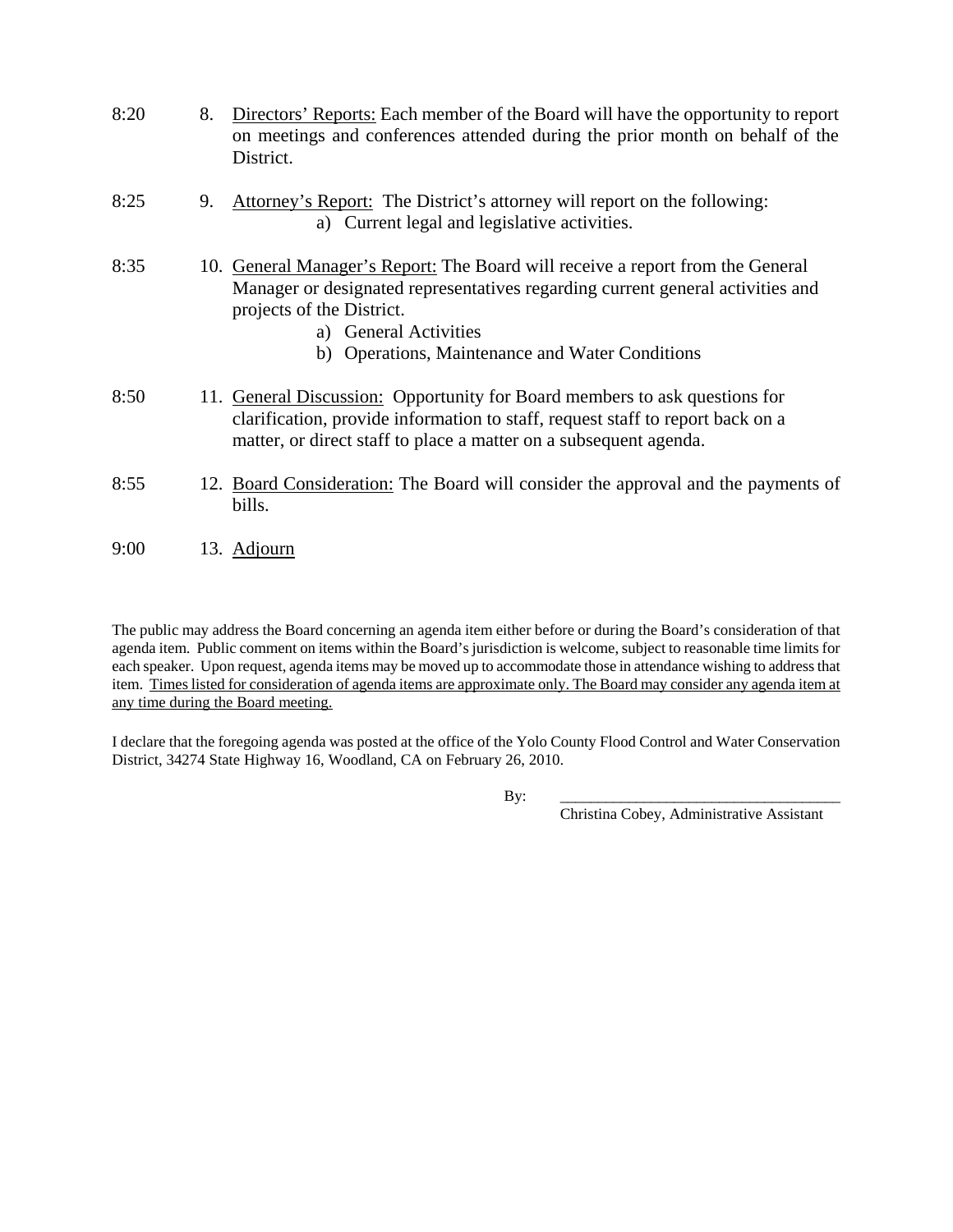

**FLOOD CONTROL & WATER CONSERVATION DISTRICT** 

## **BOARD MEETING MINUTES Tuesday, March 2, 2010, 7:00 PM**

**YCFCWCD Offices 34274 State Highway 16**  *<u><b>Woodland, CA 95695 Woodland, CA 95695*</u>

The regular meeting of the Board of Directors of the Yolo County Flood Control and Water Conservation District was held at 7:00 p.m. on March 2, 2010, at its regular place of business, 34274 State Highway 16, Woodland, California. Chair Brice convened the meeting. In attendance were:

District Board Ann Brice, Chair Bruce Rominger, Vice Chair Jim Mayer Ron Tadlock Erik Vink

District Staff Tim O'Halloran, General Manager Christy Barton, Assistant General Manager Stefan Lorenzato, Environmental Program Manager Jen Reed, Project Manager Max Stevenson, Water Resources Associate Paul Bartkiewicz, Legal Counsel

Members of the Public Duane Chamberlain Dave Pratt Don Rominger Bob Schneider Frank Sieferman

## **1. BOARD CONSIDERATION: Approval of Minutes**

**M/S/C** approved minutes for the February 2, 2010, Regular Board Meeting as submitted.

# **2. OPEN FORUM**

None.

## **3. BOARD CONSEDITERATION: Adding Items to the Posted Agenda**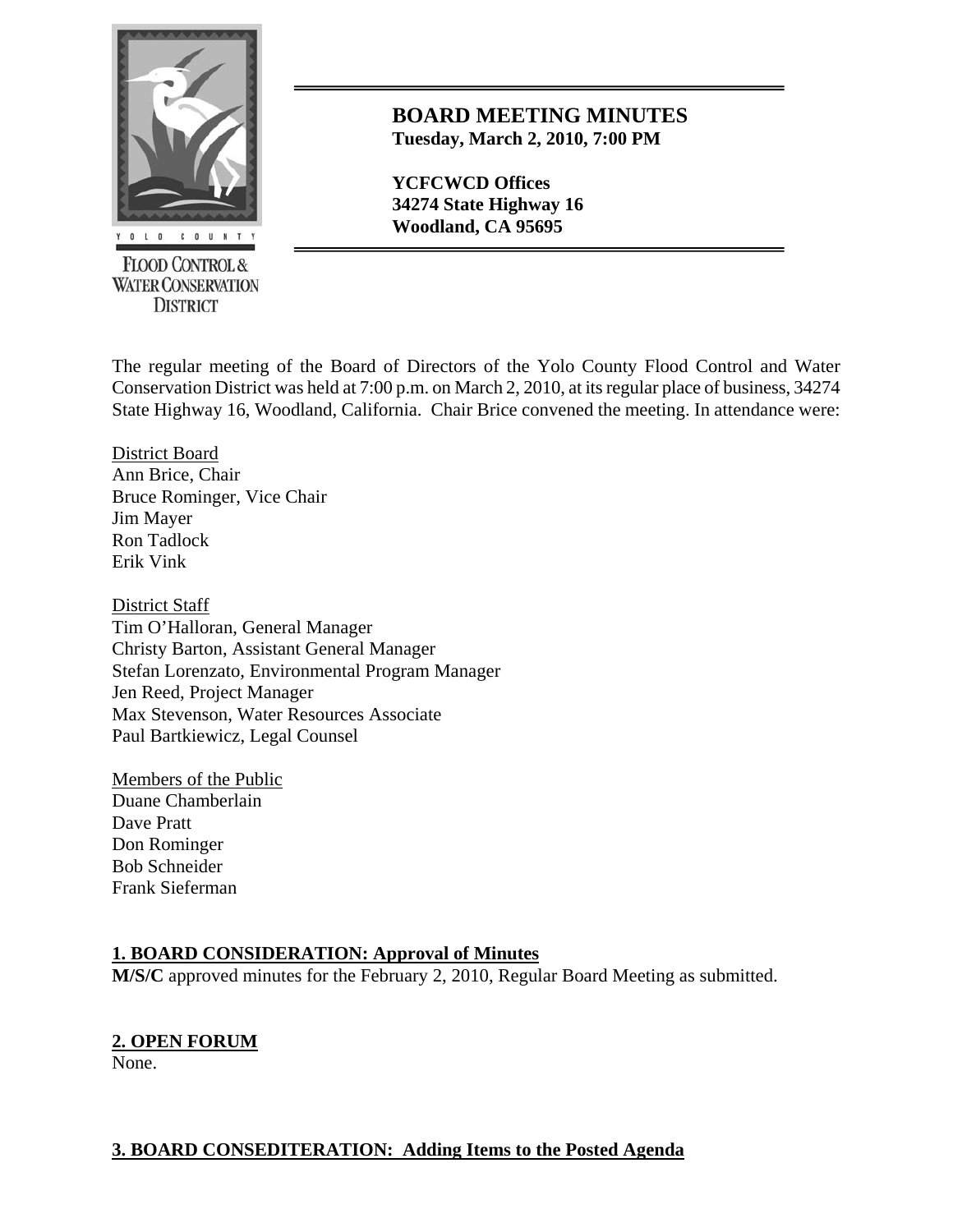None.

## **4. BOARD REPORT: Appointment Of District Representatives to Committees in Various Groups**

Chair Brice reported she had met with each of the Directors regarding committee representation in their area of interest. The appointments of 2009 are being retained for 2010. The Budget Committee will be renamed to the Finance Committee (Committee).

Director Tadlock was elected to the board of the Northern California Water Association (NCWA). If he is unable to attend a NCWA meeting, he will contact another District Director to attend for him with the understanding that the alternate will not be able to vote as a NCWA Board member.

## **5. BOARD CONSIDERATION: Rate Setting for 2010**

General Manager O'Halloran reviewed the proposed rate settings from the February 2010 Regular Board Meeting and the current water conditions. He stated that the major change in Agricultural rate schedule was an increase in the water rate when the District water supply was 90,000 acre feet or less, and that the District's current supply substantially higher than that. He had contacted members of the Committee to review the proposed rate schedule and the current water supply conditions. Due to the current water supply, the Committee recommended the agricultural rate schedule not be changed. The previously proposed increase in the Nonagricultural water rate to \$55.00 an acre-foot was reaffirmed.

Discussion followed regarding the Prop 218 process, the use of District Reserves, rate stabilization, long-term funding for capital costs and repairs, and identifying funding priorities.

**M/S/C** approved increasing the Nonagricultural water rate to \$55.00 per acre foot and canceled the public hearing to consider raising agricultural rates, which was scheduled for the April Regular Board Meeting.

## **6. BOARD CONSIDERATION: Capay Dam Apron Rehabilitation Project Update**

General Manager O'Halloran reported that the District is pushing hard on the Capay Dam Apron Rehabilitation Project (Project). Staff members will report on the engineering, environmental and financial aspects of the Project.

Engineer Horgan reported on construction aspects of the Project. The bid documents are in the process of being rechecked for completeness by Stantec. Stantec will provide a revised proposal for construction management services. Advertising the bid is expected in April, rights-of-way are in the process of being secured, and the Operation and Maintenance Manual is in the process of being revised. Construction activities within Cache Creek are to be completed no later than November 1; therefore, activities in the creek are proposed to begin on September 15.

Environmental Program Manager Lorenzato reported the California Department of Fish and Game and Regional Water Quality Control Board permits have been secured. The District is in the process of securing the US Army Corps of Engineers (Corps) 404 permit, which coordinates with the US Fish and Wildlife Service (USFWS). It has been determined that mitigation will not be required for Giant Garter Snake. However, there will be Elderberry Beetle mitigation in the form of funds to a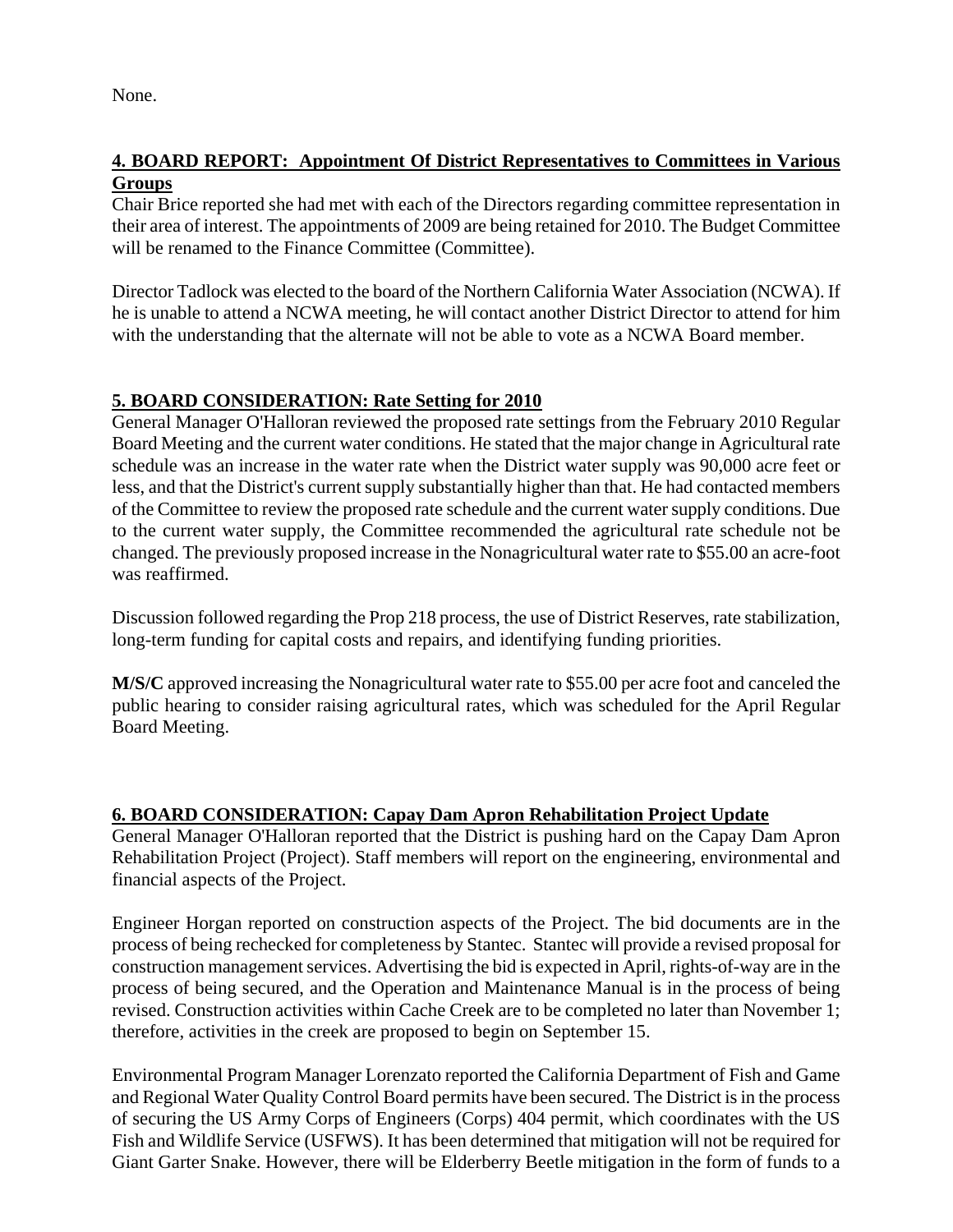mitigation bank or an in lieu project, neither of which are currently available in Yolo County. It is understood that the Corps will issue the 404 permit with the understanding that the mitigation options will be available by the time of the Project. It is presumed that if the mitigation options are not available by the time of the Project, that there will be an extension of the timeline for mitigation measures related to the Project.

Project Manager Reed reported on financial issues related to the Project. Reed and Lorenzato have been investigating potential grants and loans. Grants to reduce the cost and loans to spread out the expense over time. Total Project costs are estimated at \$4.544 million. It was noted that while grants are competitive, loans are generally first come first serve for qualified applicants. The District is proposing to apply to the State Revolving Fund for an estimated \$4.2 million for a 20-year term at an interest rate of one-half the general obligation bond rate - historically between 2.5 and 3.5%. This includes reimbursement for expenses already paid. She reviewed the loan procedure, stating if the loan package is approved by the State Water Board a proposed contract agreement for the District Board of Directors' consideration will probably be on the agenda for June or July. However the first step is to submit a resolution to provide a dedicated fund source for repayment of the loan and authorizing submittal of the loan documents for consideration.

Lorenzato stated there may be potential stimulus funds made available for grants. If that occurs, loan packages which qualify for grants will automatically be submitted for grants. He also discussed potential matching fund loans which could be financed with no interest.

O'Halloran reported there will be a line item in the proposed budget identifying the loan repayment.

Legal Counsel Bartkiewicz suggested some changes be made to the proposed resolution to clarify the intent of items 3 and 4.

**M/S/C** unanimously approved Resolution 10.01 with modifications as recommended by Legal Counsel Bartkiewicz to more clearly state the intent to establish a dedicated account for funds to replace a state revolving fund loan, and authorized the General Manager to apply for a State revolving fund loan and take related actions.

## **7. BOARD CONSIDERATION: Provide Direction to NCWA Regarding Water Bond**

Legal Counsel Bartkiewicz reported on the water bond proposed for the November 2010 election and reviewed a presentation that was included with the agenda package. He reported that prior to taking a position on the water bond, NCWA is requesting its members provide their position on the water bond. He reviewed the allocation of the \$11.14 billion proposed for the water bond. He reported that whether or not the voters approve the water bond, the other 2009 Delta Legislation will still be implemented. ACWA has taken a support position. NCWA has yet to take a position. He provided information regarding the advantages the water bond will provide for northern California and Sacramento Valley. Advantages to the District may be limited to potential funding for the Interagency Regional Water Management Plan implementation and reduce competition for water if the Sites Reservoir is constructed.

Director Tadlock reported that NCWA would prefer to support the water bond. It believes that in order to have a seat at the table regarding implementation of the Bay/Delta Legislative Package, one must have taken a supportive position on the water bond. Furthermore, should the water bond not pass, NCWA should be able to participate in the development of any follow-up funding attempts.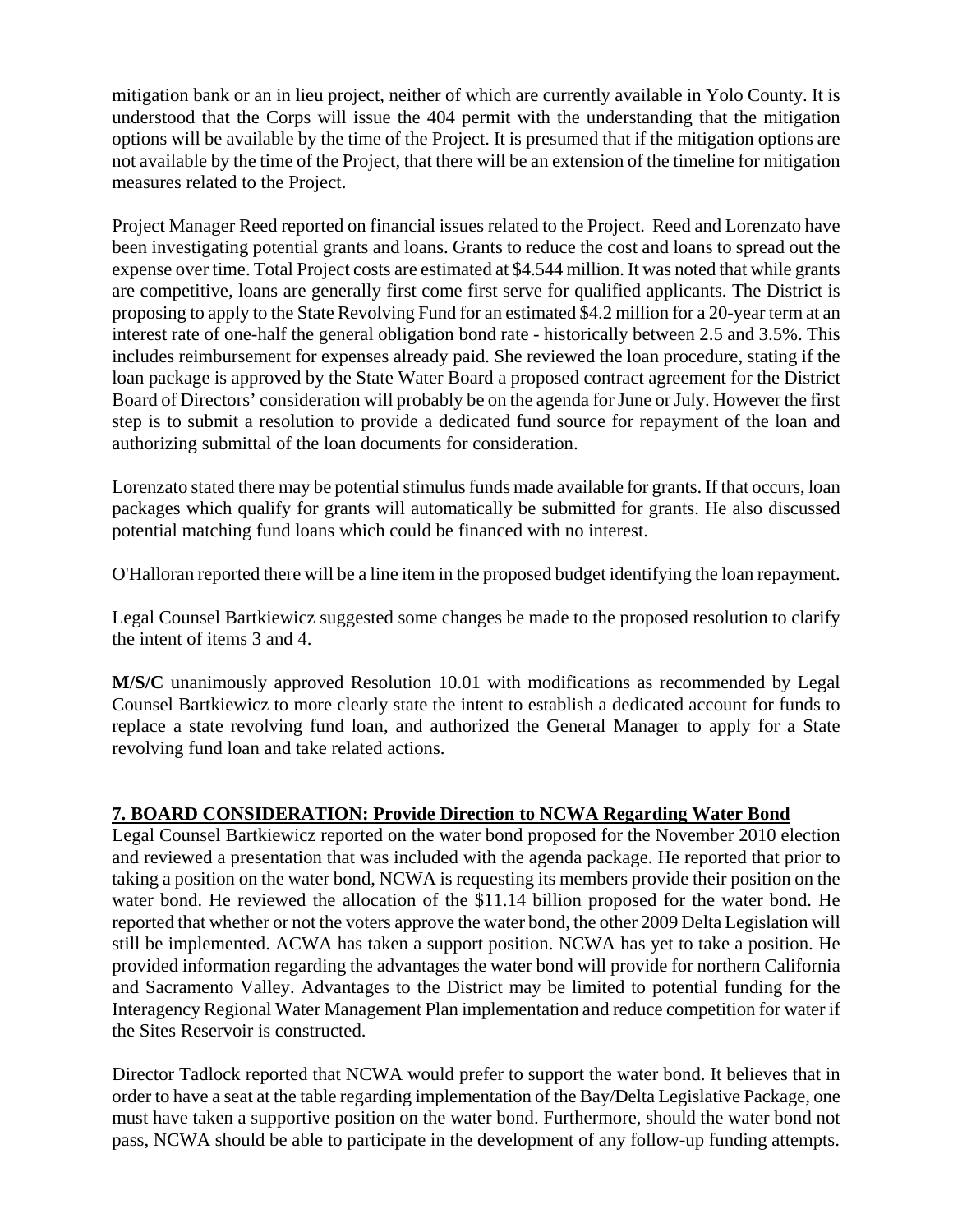General Manager O'Halloran suggested taking this issue to the Water Resources Association of Yolo County (WRA) for its consideration input prior to responding to NCWA. This action would be consistent with activities currently going on in Yolo County regarding water issues, and would support and strengthen the WRA's position in Yolo County. He stated the Bay Delta Stewardship Council appointments and decisions could impact Yolo County and could adversely impact the District's interests. O'Halloran reported the next WRA meeting is scheduled for March 15, 2010. Yolo County Supervisor Chamberlain stated that the County has not taken a position regarding the water bond.

Discussion followed regarding the District's desire to be supportive of NCWA, the tremendous effort and numerous compromises that went into the development of the water bond including the efforts of the Farm Bureau, Legal Counsel Bartkiewicz and Senator Jim Nielsen, the potential impacts if the water bond passes or fails, and the lack of specific package outcomes.

The Board opted to take no position on the water bond at this time, but to consult with our local partners and other districts. O'Halloran said he would try to get a representative from ACWA and NCWA to make a presentation to the WRA regarding the water bond.

#### **8. DIRECTORS' REPORTS**

Director Tadlock reported on activities in the Yolo Bypass related to the Bay Delta Conservation Plan (BDCP) and a recent BDCP meeting with local landowners. The DBCP is a long-term plan. Yolo County local landowners are being provided opportunities for input and the information is being assimilated.

## **9. ATTORNEY'S REPORT**

Legal Counsel Bartkiewicz reported that the State Water Resources Control Board is conducting proceedings regarding the Bay Delta flow criteria using an informal, not evidentiary or a due process procedure, for the hearings. He reviewed some legislation that he expects to be revised and resubmitted in the next legislative session and two law suits that may test Area-of-Origin protections.

Bartkiewicz also reported that the impacts of BDCP to the District would be indirect; through impacts on the Yolo Bypass and Yolo County.

## **10. GENERAL MANAGER'S REPORT**

General Manager O'Halloran reviewed the current water conditions, the table regarding Clear Lake summer operational criteria, and current estimations for customers' water availability, which he will report to customers at a meeting on March 3, 2010. He also reviewed last year's operational activities and reinforced the need to end the season early this year due to the Capay Dam Project.

Project Manager Reed reported on meetings in Lake County regarding the invasive Quagga Mussel, reviewing problems that mussel has created elsewhere, actions being taken to protect Clear Lake and other water bodies in Lake County, and problems being encountered in implementing the protective actions. She reported Indian Valley Reservoir does not attract much attention out-of-state due to its remoteness, low speed limit, types of fishing and the presence of trees that were left in the reservoir when it was flooded. Signs regarding the need to have a screening for mussels before launching have been posted at the Highway 20 entry to Indian Valley Reservoir and at two additional locations